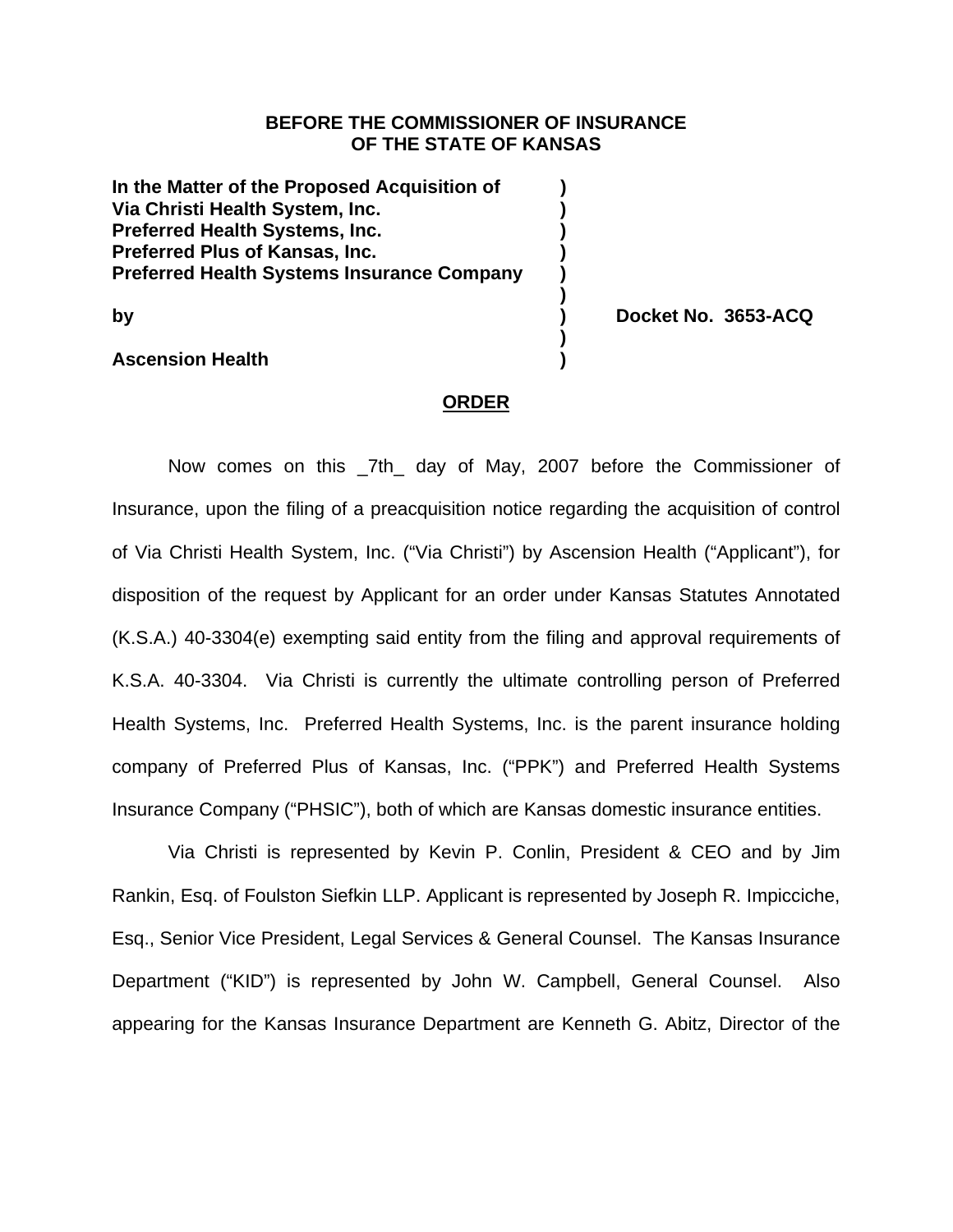Financial Surveillance; Mark E. Owens, Financial Analyst; and Deletria L. Nash, Assistant General Counsel.

### **FINDINGS OF FACT**

1. The Commissioner of Insurance has jurisdiction over this matter pursuant to K.S.A. 40-103 and K.S.A. 40-3301, et seq.

2. Applicant has requested an exemption from the acquisition and approval requirements of the Kansas Insurance Holding Companies Act under K.S.A. 40- 3304(e).

3. Via Christi, a Kansas not-for-profit corporation, is authorized to do business in Kansas.

4. Via Christi is sponsored by the Sisters of St. Joseph of Wichita and the Sisters of the Sorrowful Mother, US/Caribbean Province, Broken Arrow, Oklahoma through its subsidiary, Marian Health System.

5. Preferred Health Systems, Inc. is a Kansas domestic holding company, which owns 100% of the stock of PPK and PHSIC, except Directors' qualifying shares.

6. PPK is a Kansas health maintenance organization which is authorized to do business in Kansas.

7. PHSIC is a Kansas stock life insurance company which is authorized to do business in Kansas.

8. Ascension Health is a Missouri not-for-profit corporation.

9. The Sisters of St. Joseph of Wichita are transferring their sponsorship of Via Christi to Ascension Health. Ascension Health currently is sponsored by Northeast Province of the Daughters of Charity of St. Vincent de Paul, Southeast Province of the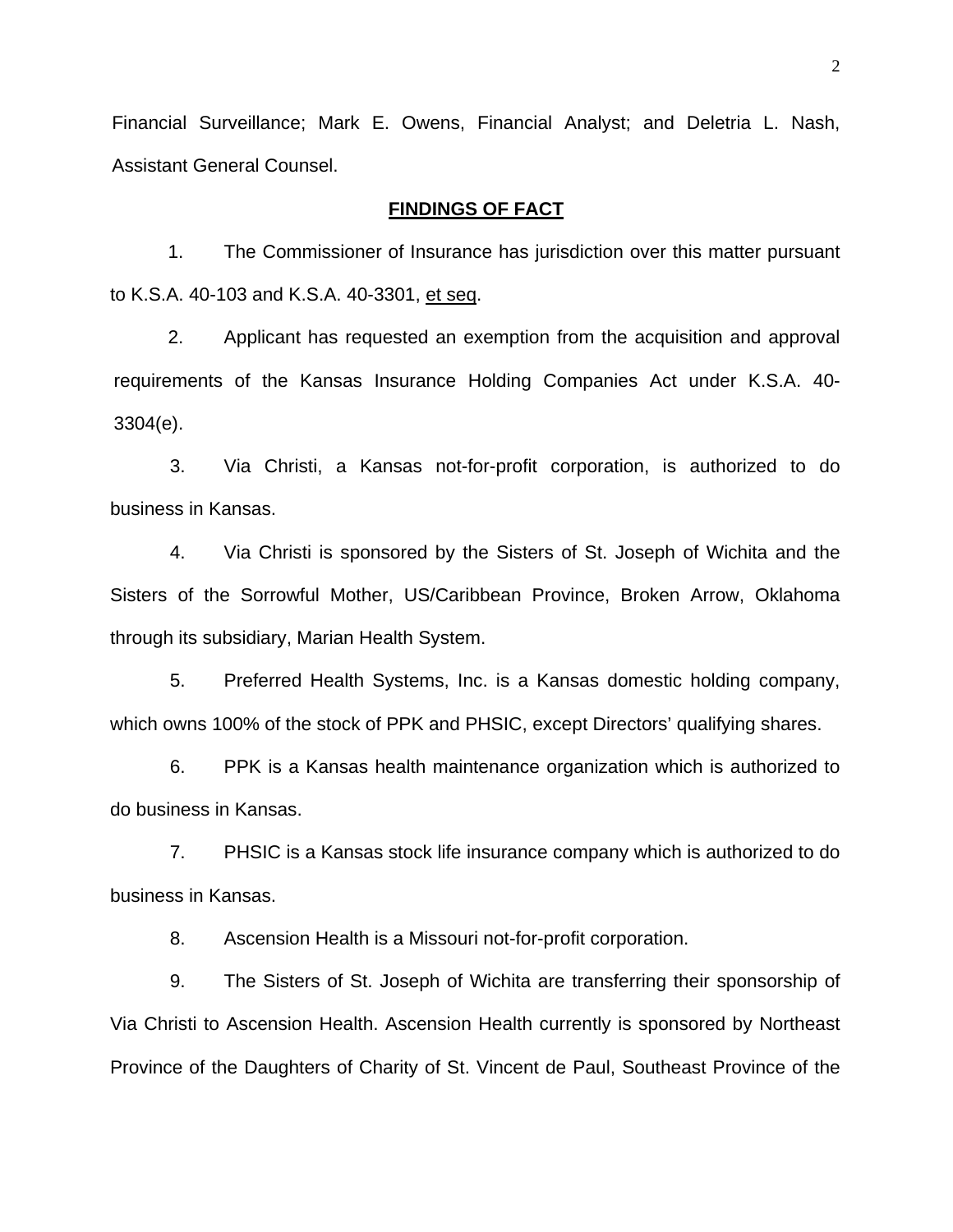Daughters of Charity of St. Vincent de Paul, East Central Province of the Daughters of Charity of St. Vincent de Paul, West Central Province of the Daughters of Charity of St. Vincent de Paul, Congregation of the Sisters of St. Joseph of Nazareth, and Congregation of the Sisters of St. Joseph of Carondelet.

10. The Wichita Congregation will transfer its sponsorship of Via Christi to the Sponsors of Ascension Health.

11. Ascension Health will become the 50% direct sponsor of Via Christi.

12. On April 5, 2007, Applicant filed a Disclaimer of Affiliation and Control pursuant to K.S.A. 40-3304(e) and 40-3305(k).

13. Review of evidence establishes that, upon the completion of the transaction, Applicant will not direct or cause the direction of the management or policies of PPK or PHSIC.

14. Review of evidence establishes that, upon the completion of the transaction, Applicant will have no right to representation on the Board of PPK and PHSIC.

#### **CONCLUSIONS OF LAW**

15. K.S.A. 40-3302 states, in relevant part:

As used in this act, unless the context otherwise requires:

(c) "Control" including the terms "controlling," "controlled by" and "under common control with", means the possession, direct or indirect, of the power to direct or cause the direction of the management and policies of a person, whether through the ownership of voting securities, by contract other than a commercial contract for goods or nonmanagement services, or otherwise, unless the power is the result of an official position with or corporate office held by the person. Control shall be presumed to exist if any person, directly or indirectly, owns, controls, holds with the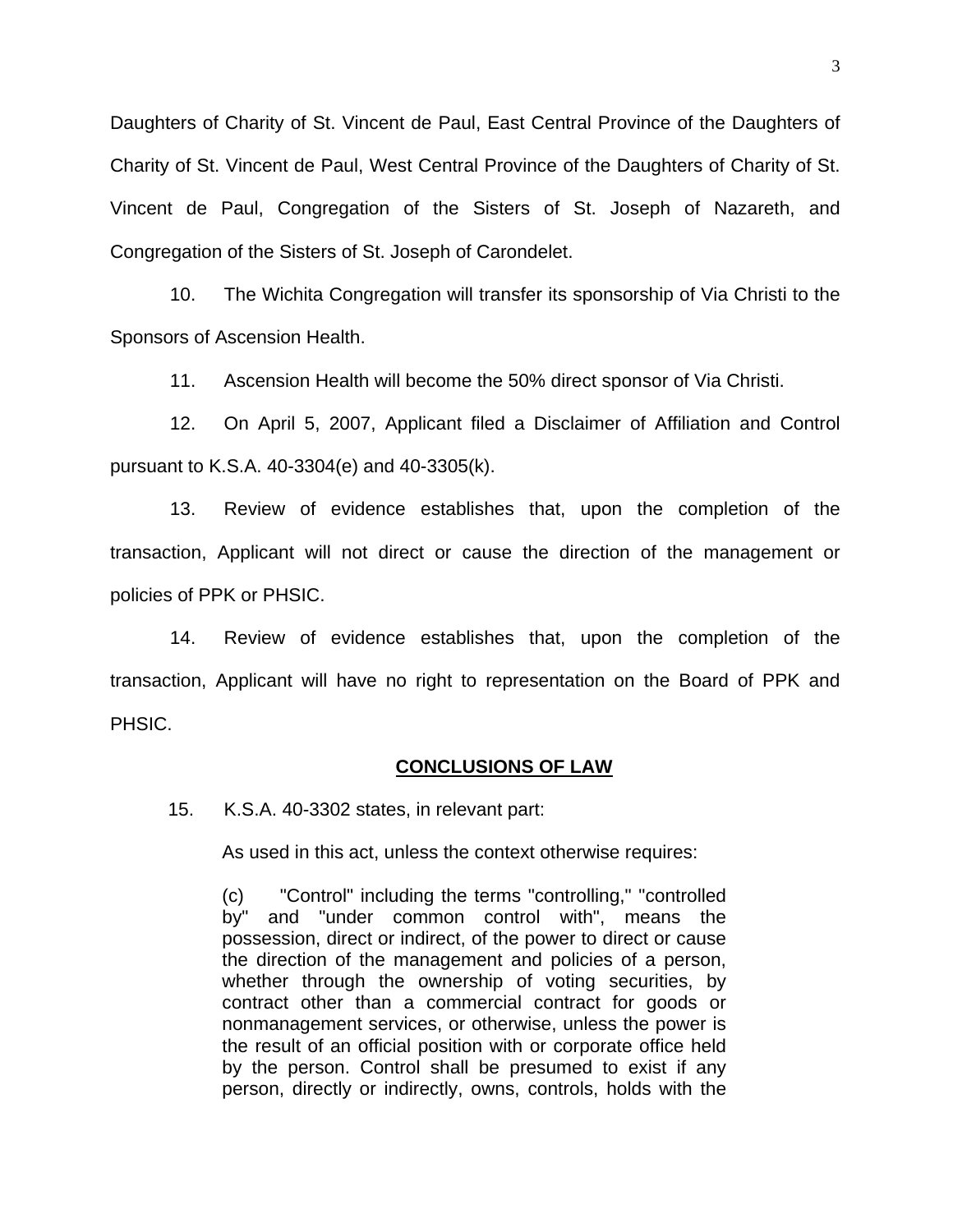power to vote, or holds proxies representing 10% or more of the voting securities of any other person. This presumption may be rebutted by a showing made in the manner provided by subsection (k) of K.S.A. 40-3305 and amendments thereto, that control does not exist in fact. The commissioner of insurance may determine, after a hearing in accordance with the provisions of the Kansas administrative procedure act, that control exists in fact, notwithstanding the absence of a presumption to that effect.

16. K.S.A. 40-3304(a) states, in relevant part:

No person other than the issuer shall make a tender offer for or a request or invitation for tenders of, or enter into any agreement to exchange securities or, seek to acquire, or acquire, in the open market or otherwise, any voting security of a domestic insurer if, after the consummation thereof, such person would, directly or indirectly (or by conversion or by exercise of any right to acquire) be in control of such insurer, and no person shall enter into an agreement to merge with or otherwise to acquire control of a domestic insurer or any person controlling a domestic insurer unless, at the time any such offer, request, or invitation is made or any such agreement is entered into, or prior to the acquisition of such securities if no offer or agreement is involved, such person has filed with the commissioner of insurance and has sent to such insurer, a statement containing the information required by this section and such offer, request, invitation, agreement or acquisition has been approved by the commissioner of insurance in the manner hereinafter prescribed. The requirements of this section shall not apply to the merger or consolidation of those companies subject to the requirements of K.S.A. 40-507 and 40-1216 to 40-1225, inclusive, and amendments thereto.

For the purposes of this section a domestic insurer shall include any person controlling a domestic insurer unless such person as determined by the commissioner is either directly or through its affiliates primarily engaged in business other than the business of insurance. For the purposes of this section, "person" shall not include any securities broker holding, in the usual and customary broker's function, less than 20% of the voting securities of an insurance company or of any person which controls an insurance company.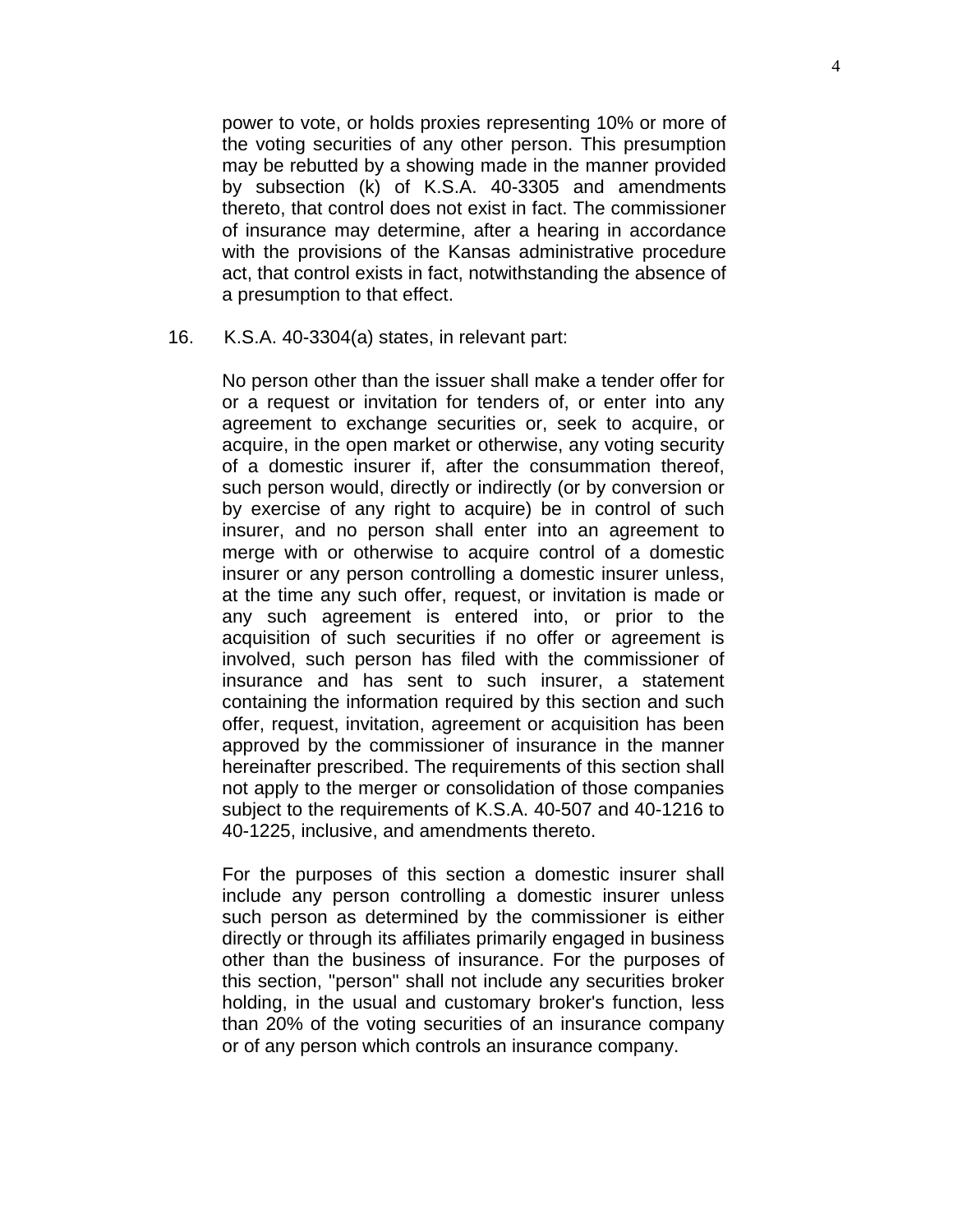17. K.S.A. 40-3304(e) states, in relevant part:

The provisions of this section shall not apply to:

Any offer, request, invitation, agreement or acquisition which the commissioner of insurance by order shall exempt therefrom as:

- (1) Not having been made or entered into for the purpose and not having the effect of changing or influencing the control of a domestic insurer;
- 18. K.S.A. 40-3305(k) states, in relevant part:

Any person may file with the commissioner of insurance a disclaimer of affiliation with any authorized insurer or such a disclaimer may be filed by such insurer or any member of an insurance holding company system. The disclaimer shall fully disclose all material relationships and bases for affiliation between such person and such insurer as well as the basis for disclaiming such affiliation…

19. Based upon the information enumerated in the Findings of Fact contained

above, and the representations of Ascension Health, the acquisition of Via Christi, a Kansas not-for-profit corporation, is not made for the purpose of and will not have the effect of changing or influencing the control of Preferred Plus of Kansas, Inc. and Preferred Health Systems Insurance Company, both of which are Kansas domestic insurance entities.

**IT IS THEREFORE, BY THE COMMISSIONER OF INSURANCE, ORDERED THAT:** 

1. Ascension Health shall be exempt from the application of the formal filing and approval requirements of K.S.A 40-3304 as it may be deemed to apply to the acquisition of Via Christi, ultimate controlling person of Preferred Plus of Kansas, Inc. and Preferred Health Systems Insurance Company.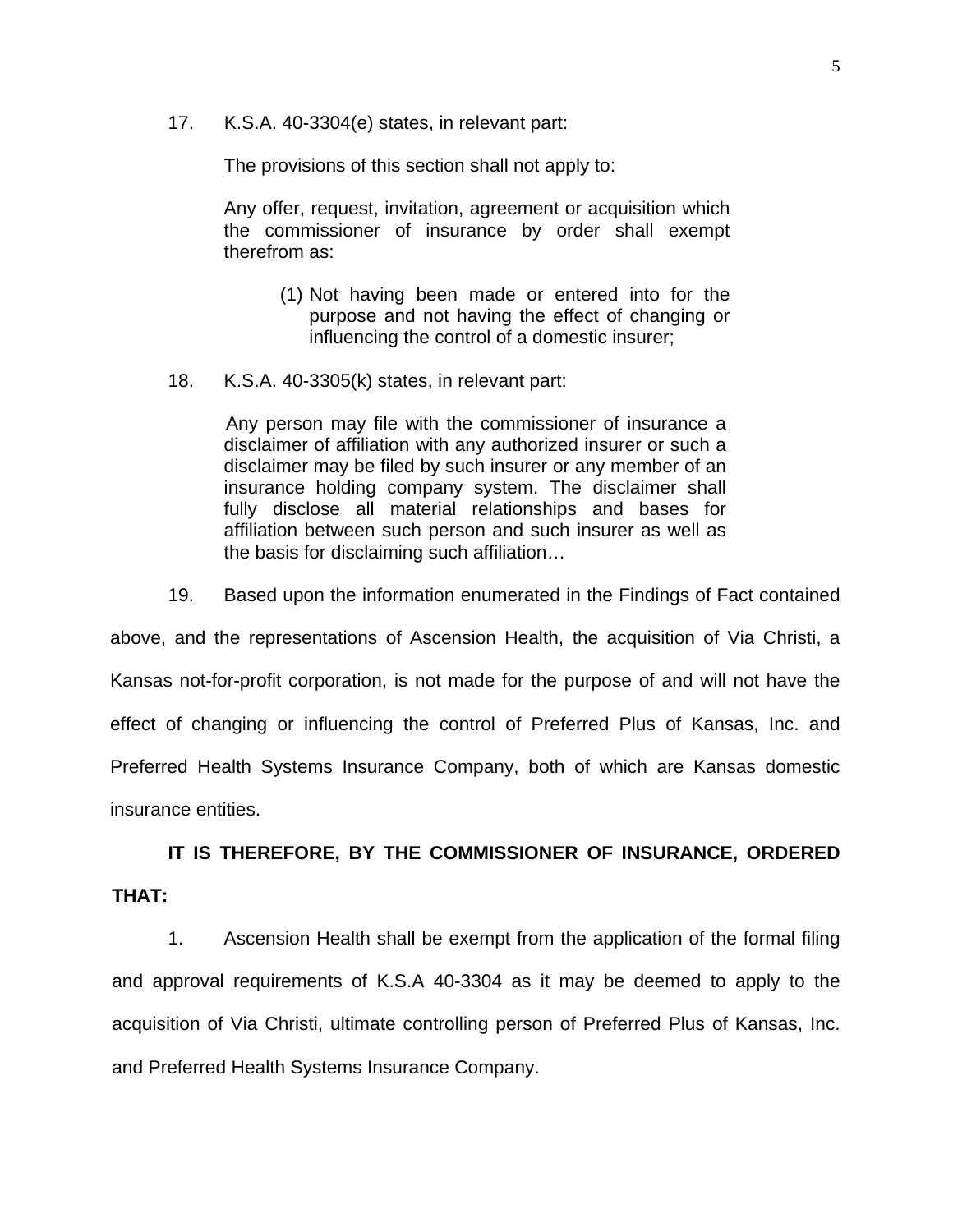2. The exemption filed by Ascension Health is hereby granted pursuant to K.S.A. § 40-3304, provided the acquisition is effected within sixty (60) days of the date of this Order.

3. The Commissioner of Insurance retains jurisdiction over this matter to issue any and all further Orders deemed appropriate or to take such further action as necessary to dispose of this matter.

#### **Notice of Right to Hearing or Appeal**

You are entitled to a hearing pursuant to K.S.A. § 77-537, the Kansas Administrative Procedure Act. If you desire a hearing, you must file a written request for a hearing with:

> John W. Campbell, General Counsel Kansas Insurance Department 420 S.W. 9th Street Topeka, Kansas 66612.

This request must be filed within fifteen (15) days from the date of service of this Order. If you request a hearing, the Kansas Insurance Department will notify you of the time and place of the hearing and information on the procedures, right of representation, and other rights of parties relating to the conduct of the hearing, before commencement of same.

If a hearing is not requested in the time and manner stated above, this Order shall become effective as a Final Order upon the expiration of time for requesting a hearing, pursuant to K.S.A. § 77-613. In the event that you file a petition for judicial review, pursuant to K.S.A. § 77-613(e), the agency officer to be served on behalf of the Kansas Insurance Department is: